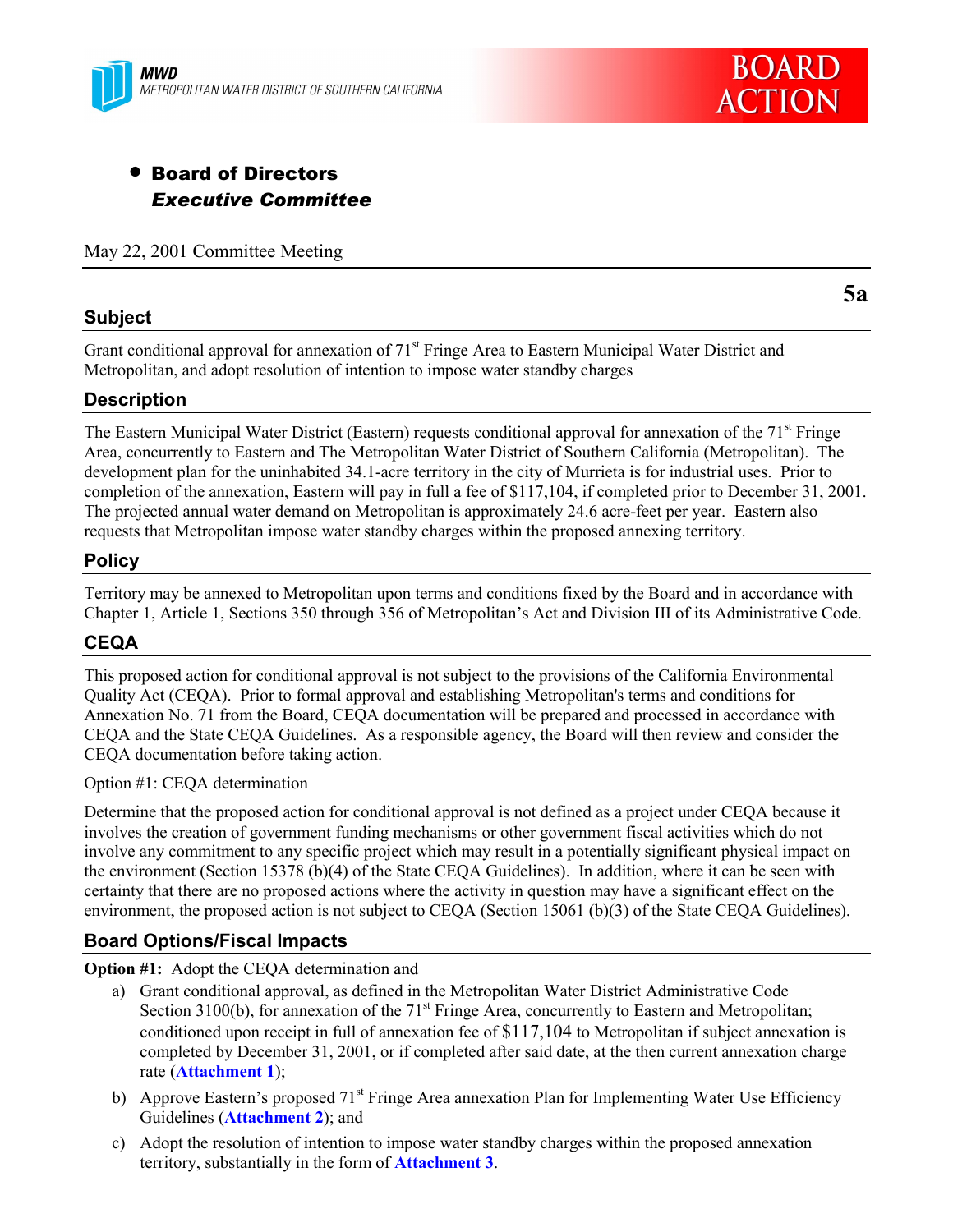5/4/2001

*Date*

Fiscal Impact: Receipt of annexation fee (\$117,104) and water sales revenue from newly annexed territory.

#### **Option #2**

Decline 71<sup>st</sup> Fringe Area annexation.

**Fiscal Impact:** Unrealized annexation fees and water sales revenue from non-annexed territory.

#### **Staff Recommendation**

Option #1

Wo *Roy L. Wolfe*

*Manager, Corporate Resources*

5/7/2001 Ю. *General Manager Date*

**Attachment 1 -- Detailed Report Attachment 2 -- Plan for Implementing Water Use Efficiency Guidelines Attachment 3 -- Resolution of Intention to Impose Water Standby Charge**

BLA #1063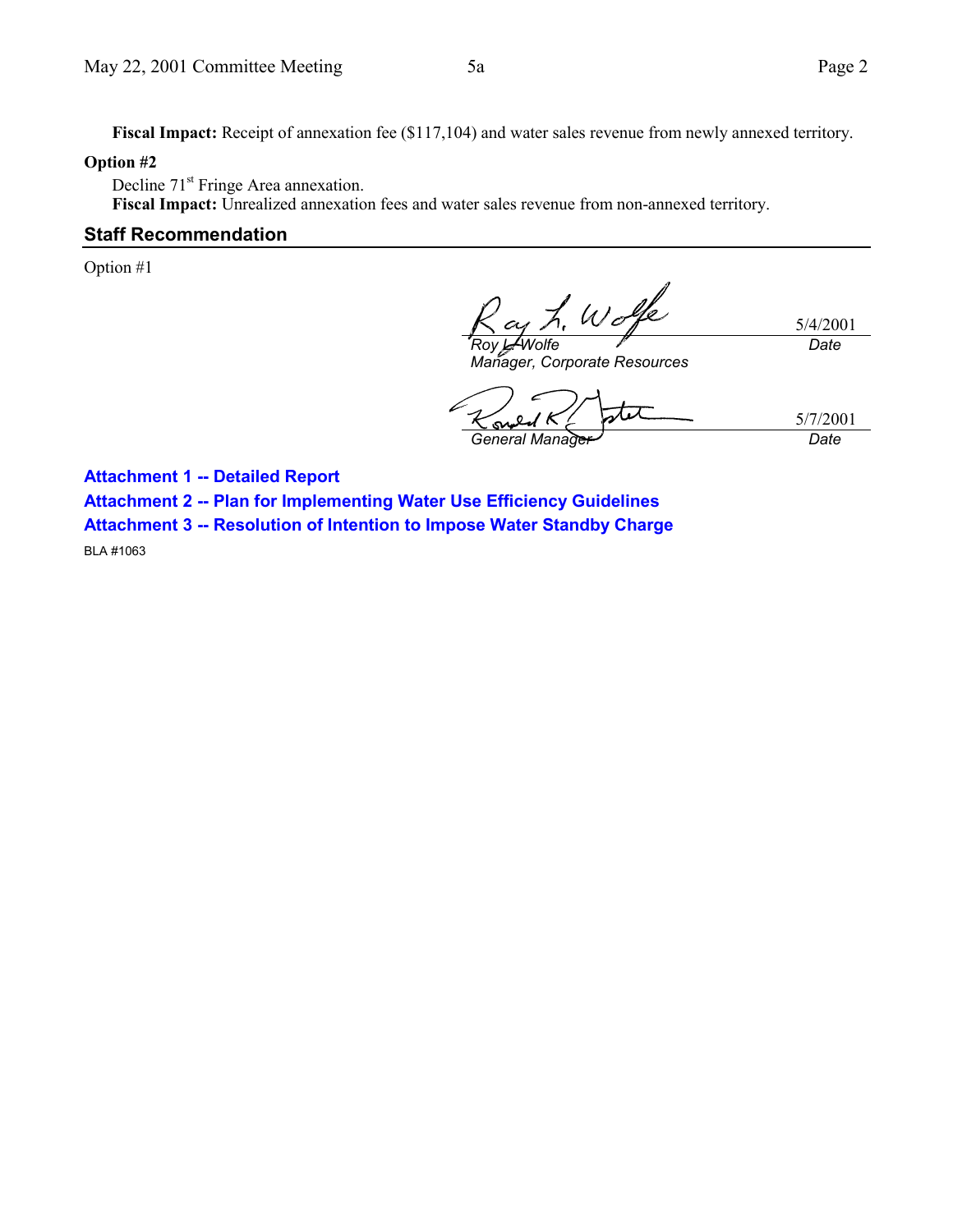# **Detailed Report -71st Fringe Area Annexation**

The Eastern Municipal Water District (Eastern) requested conditional (informal) approval for the 71<sup>st</sup> Fringe Area annexation concurrently to The Metropolitan Water District of Southern California (Metropolitan) and Eastern. The subject uninhabited annexation territory consists of a 34.1-acre parcel of land. Of the 34.1 gross acres, 1.66 acres are public right-of-way, leaving a net of 32.4 acres. The parcel, which is better shown on the attached map Exhibit A, is located on the northwest corner of Adams Avenue and Elm Street in the city of Murrieta. The annexation territory is currently owned by John F. Firestone and is zoned for general industrial. The owner plans to develop the land for industrial use, which is consistent with the City's Specific Plan. Development plans have not yet been submitted to the city of Murrieta for the project. The total estimated water demand for this project is 24.6 acre-feet per year, of which all will come from Metropolitan via a Rancho California Water District/Eastern/Metropolitan connection.

Pursuant to Section 3107 of Metropolitan's Administrative Code, Eastern has submitted an acceptable Plan for Implementing Water Use Efficiency Guidelines for this project **(Attachment 2)**.

The annexation charge has been calculated pursuant to Section 3300 of Metropolitan's Administrative Code. Utilizing the current rate of \$3,460 per acre and the sum of \$5,000 for processing costs, the annexation charge is \$117,104, if completed by December 31, 2001. The \$5,000 processing charge has already been paid. If the annexation is completed after December 31, 2001, the annexation will be calculated based on the then current rate.

Completion of this annexation will be subject to such terms and conditions as may be fixed by the Board in granting formal consent to such annexation. Eastern has requested that Metropolitan impose water standby charges within the annexation territory at the rate of \$6.94 per acre or per parcel of less than one acre (the rate at which water standby charges are presently levied in other portions of Eastern). Under the requirements of Article XIII D of the California Constitution (Proposition 218), such charges must be treated as new assessments, subject to approval by the property owners in the area to be annexed through mailed ballot proceedings. **Attachment 3** is the form of resolution of intention to impose water standby charges, which if adopted by the Board, will authorize the Executive Secretary to mail notices to the property owners. The notices to property owners will include ballots which the property owners will be asked to mark and return. Ballots will be tabulated at a public hearing on the assessments scheduled to commence on August 21, 2001, and unless a majority of those ballots received from property owners (weighted according to the proportionate obligation of each property) protest the charges, imposition of the water standby charges in the annexed area may be considered by the Board concurrently with formal approval of annexation.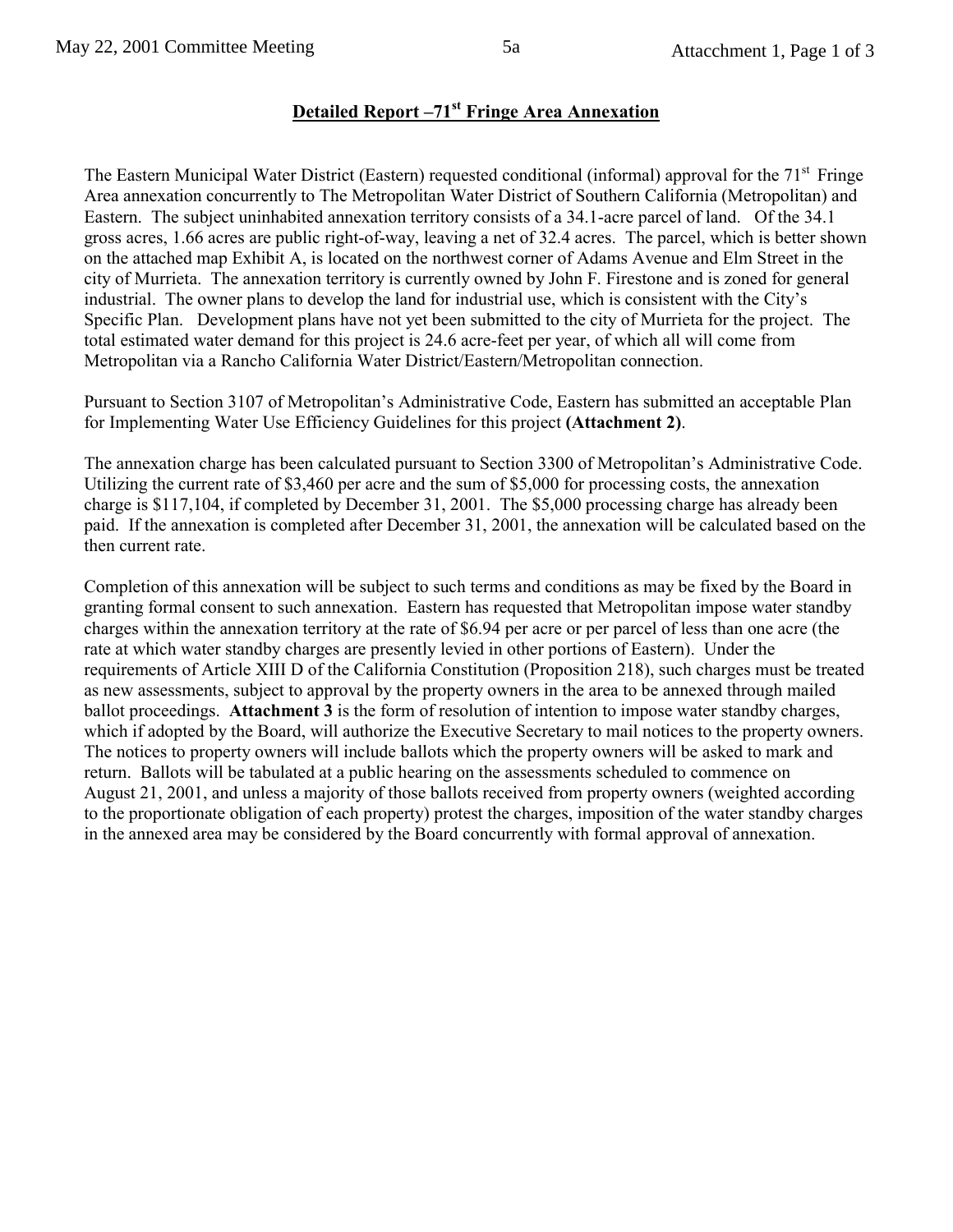

 $5a$